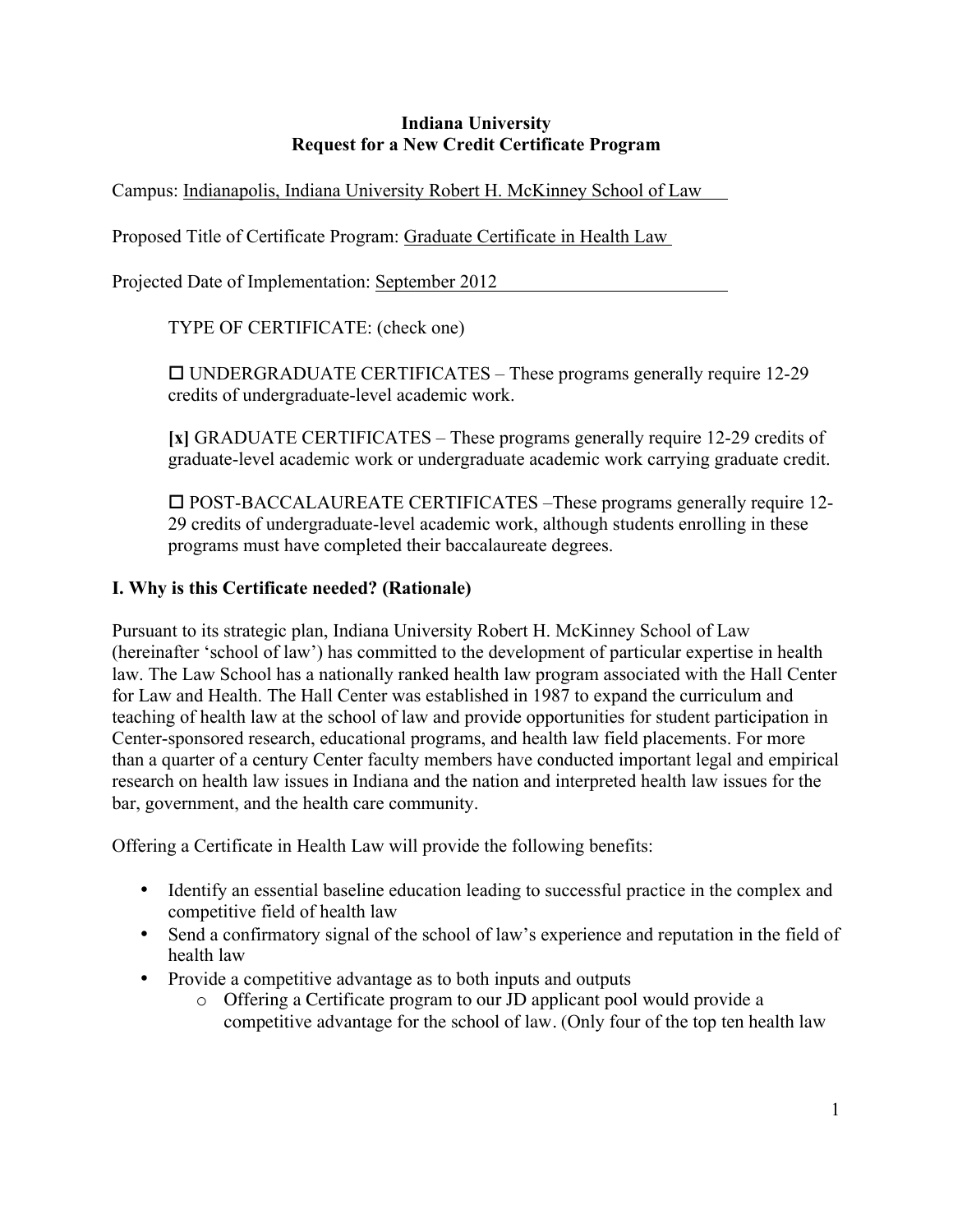programs ranked by the U.S. News & World Report (2012) provide for a formal Certificate for their JD students). $<sup>1</sup>$ </sup>

- o Provide a clear signal and identification of excellence and specialization to potential employers.
- Aid in the structuring and sequencing a large number of courses and maximize the students' educational experience as they navigate the field of health law.

## **II. List the major topics and curriculum of the Certificate.**

A Certificate in Health Law will be awarded to a JD candidate who completes approved Health Law courses *totaling at least 15 credit hours in Health Law and closely-related subjects* (see Tables 1-4, below<sup>2</sup>) while maintaining a minimum grade point average as specified below.

To qualify for a Certificate in Health Law, a JD candidate must satisfy all general requirements for the JD degree, and also:

- 1. Complete the following curriculum
	- a. Complete the two Core Courses (see Table 1, below)
	- b. Complete at least two Advanced Health Law courses (see Table 2, below)
	- c. Complete at one Elective Health Law courses from the approved list (see Table 3, below)

2. Complete at least one research or experiential capstone course from the approved list (see Table 4, below)

3. Maintain a cumulative 3.2 GPA in the Health Law, research or experiential capstone courses applied toward the Certificate.<sup>3</sup>

#### *Health Law Certificate Courses*

Note: The School of Law has approved all of the following courses to be taught. Courses listed in Tables 2 and 3 are taught at least once each academic year. Courses listed in Table 3 typically are offered at least once every two years. At least six courses in Table 3 are offered each academic year.

 $<sup>1</sup>$  A chart describing competitors' products is attached as Appendix A.</sup>

<sup>&</sup>lt;sup>2</sup> Given the dynamic nature of health law and policy it is likely that additional Health Law and related courses may be approved by the school of law (or cross-listed). If the Hall Center co-Directors wish these courses to be added to the Certificate Tables approval shall be sought from the school of law's Academic Affairs Committee and if so approved shall be published on the

school of law's web site in timely manner.<br><sup>3</sup> In the case of a student who takes more than the minimum number of qualifying courses the student's best grades in the qualifying courses will be used to calculate his or her health law GPA.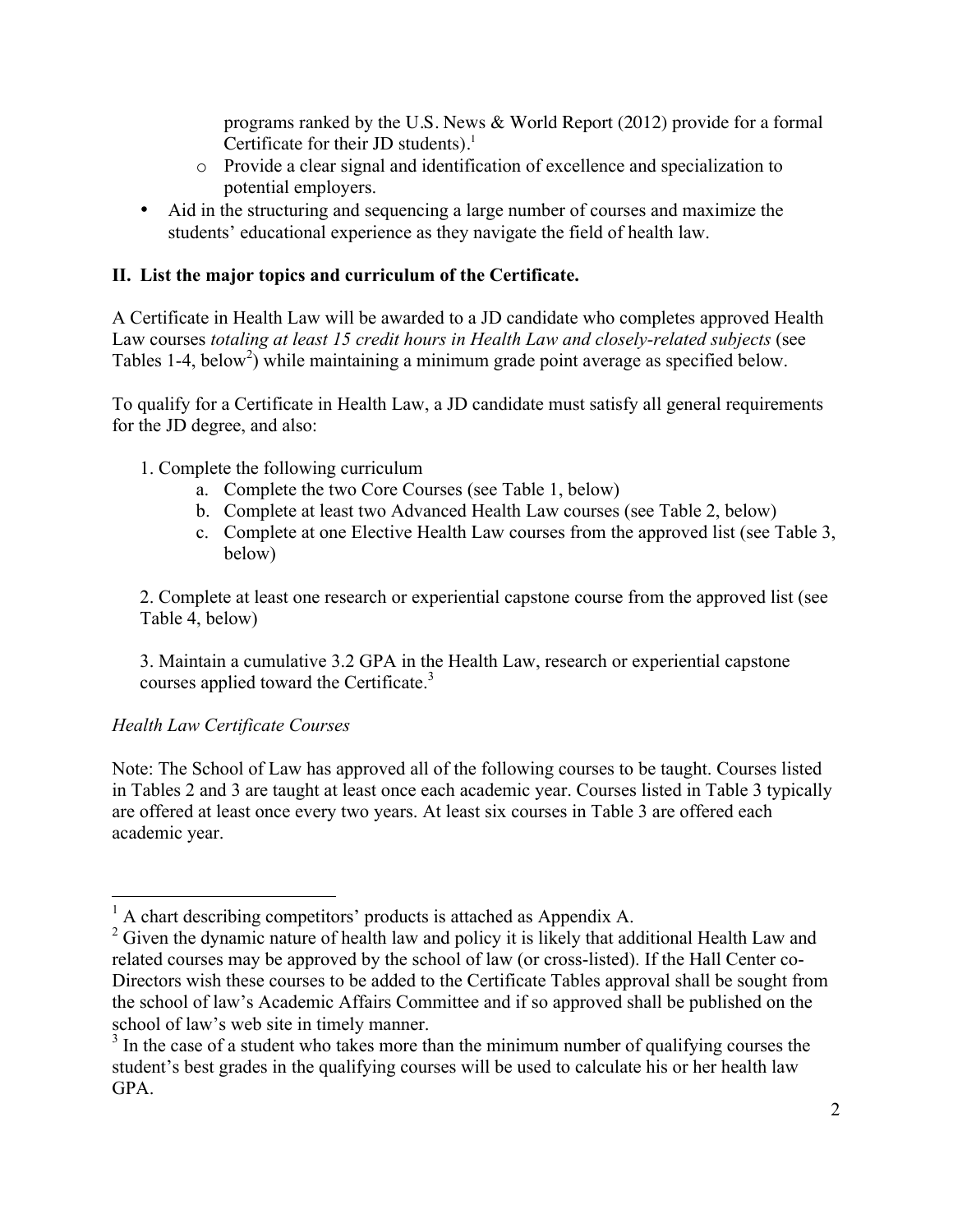#### **Table 1: Core Law School Courses (Must take** *both* **of the following)**

Introduction to Health Care Law & Policy (3)

Administrative Law (3)

#### **Table 2: Advanced Health Law Courses (Must take at least** *two* **of the following)**

Business and Legal Aspects of Health Care Organizations (2)

Bioethics and Law (2/3)

Health Care Quality & Safety (2)

Law and Public Health (2)

| Table 3: Elective Health Law Courses (Must take at least one of the following) |  |  |  |
|--------------------------------------------------------------------------------|--|--|--|
|--------------------------------------------------------------------------------|--|--|--|

AIDS: Ethical, Legal and Policy Issues (2)

Antitrust and the Health Care Industry (2)

Corporate Compliance Overview (2/3)

ERISA Retirement Plans: Formation and Structure (2/3)

Health Care Fraud and Abuse Regulation (2/3)

Health Care Reimbursement (2/3)

Financing and Regulating Health Care (2/3)

Food and Drug Law (2)

Insurance Law (2/3)

Intellectual Property of Pharmaceutical Products and Medical Devices (2/3)

IP: Drug Innovation & Competition (2/3)

Issues in Death and Dying (2)

Law of Medical Malpractice (2/3)

Life Sciences Compliance Law (2/3)

New Genetics: Ethical, Legal and Policy Issues (2)

Psychiatry and the Law (2)

Social Regulation of the Body and Its Processes (2)

Neuroscience for Lawyers (2)

### **Table 4: Experiential or Research Capstone Courses (Must take at least** *one* **of the following)** \*

Health Law Externship

Health Law Research Paper submitted in satisfaction of a seminar or other writing requirement  $(2)$ 

Indiana Health Law Journal (note or comment) (2)

Participation in External Health Moot or Transactional Competition\*\*

\*Note: Any paper, note or comment submitted to satisfy the Experiential or Research Capstone must be submitted to and approved by a Hall Center co-Director.

\*\*Note: Additional prior approval required from a Hall Center co-Director.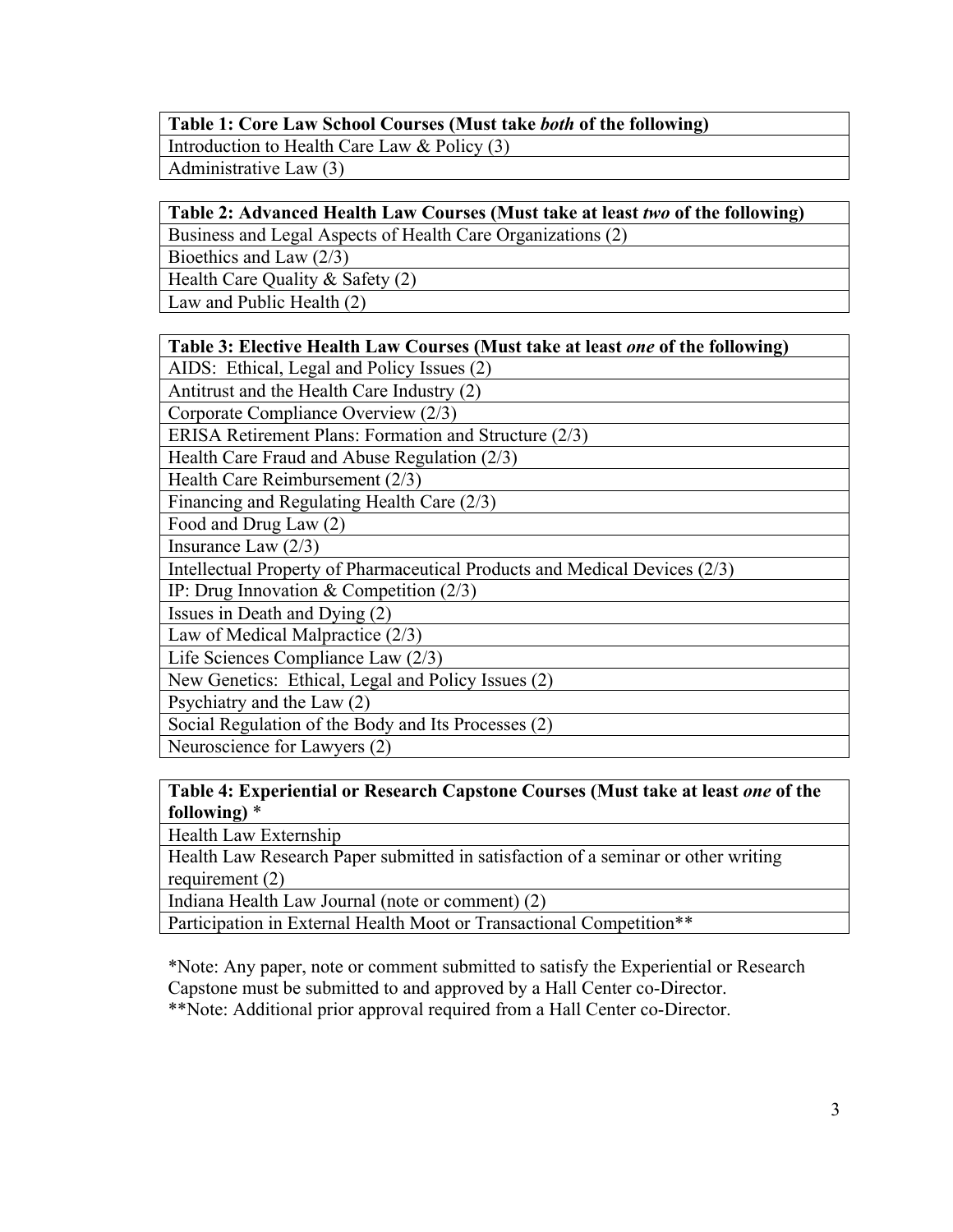#### **III. What are the admission requirements?**

Any JD candidate enrolled and in good standing at the school of law who has completed their 1L courses is eligible to seek the Certificate. A candidate seeking the Certificate must file a "Notice of Intent to seek Certificate in Health Law," using a form approved by the school of laws' Office of the Recorder. This form must be completed and filed during or before a student's penultimate semester prior to graduation. In order to complete the Health Law Certificate, students must meet minimum GPA requirements, and thus students who file a notice of intent will be counseled to give attention to their GPA in order to assure that they have a reasonable prospect of completing the Certificate while meeting minimum GPA.

## **IV. List the major student outcomes (or set of performance based standards) for the proposed Certificate.**

- a. Obtain and evaluate knowledge and understanding of the state, national and global health care sectors.
- b. Develop an appreciation and understanding of and evaluate the important health policy issues facing the state, national and global health care sectors.
- c. Evaluate and apply health law, policy, and ethical standards to the state, national and global health care sectors.
- d. Develop an appreciation and understanding of the important legal issues facing the state, national and global health care sectors.
- e. Analyze and evaluate current issues in health care law and policy and create alternate solutions.

#### **V. Explain how student-learning outcomes will be assessed (student portfolios, graduate follow up, employer survey, standardized test, etc.) and describe the structure/process for reviewing assessment findings for the purpose of ensuring continuous improvement of the Certificate.**

For the most part, students will take conventional law school courses involving assessment by examination, classwork, written assignments, or papers. The assessment of students in clinical courses and field placements will be faculty observation of clinical performance with respect to knowledge of relevant legal issues, professional deportment and completion of required tasks. Capstone research and writing courses will involve formal advising and supervision of the writing requirement.

Each student will also have a member of the health law faculty assigned as a Certificate Advisor and these faculty members will provide individual counseling to guide student curriculum choices, promote deeper understanding of course themes, and counsel decisions about the students "capstone" experience.

School of law courses are subject to rigorous faculty committee (Academic Affairs Committee), faculty, and decanal scrutiny. Courses are approved and evaluated by reference to faculty procedures and ABA accreditation requirements. Within the Hall Center the co-Directors and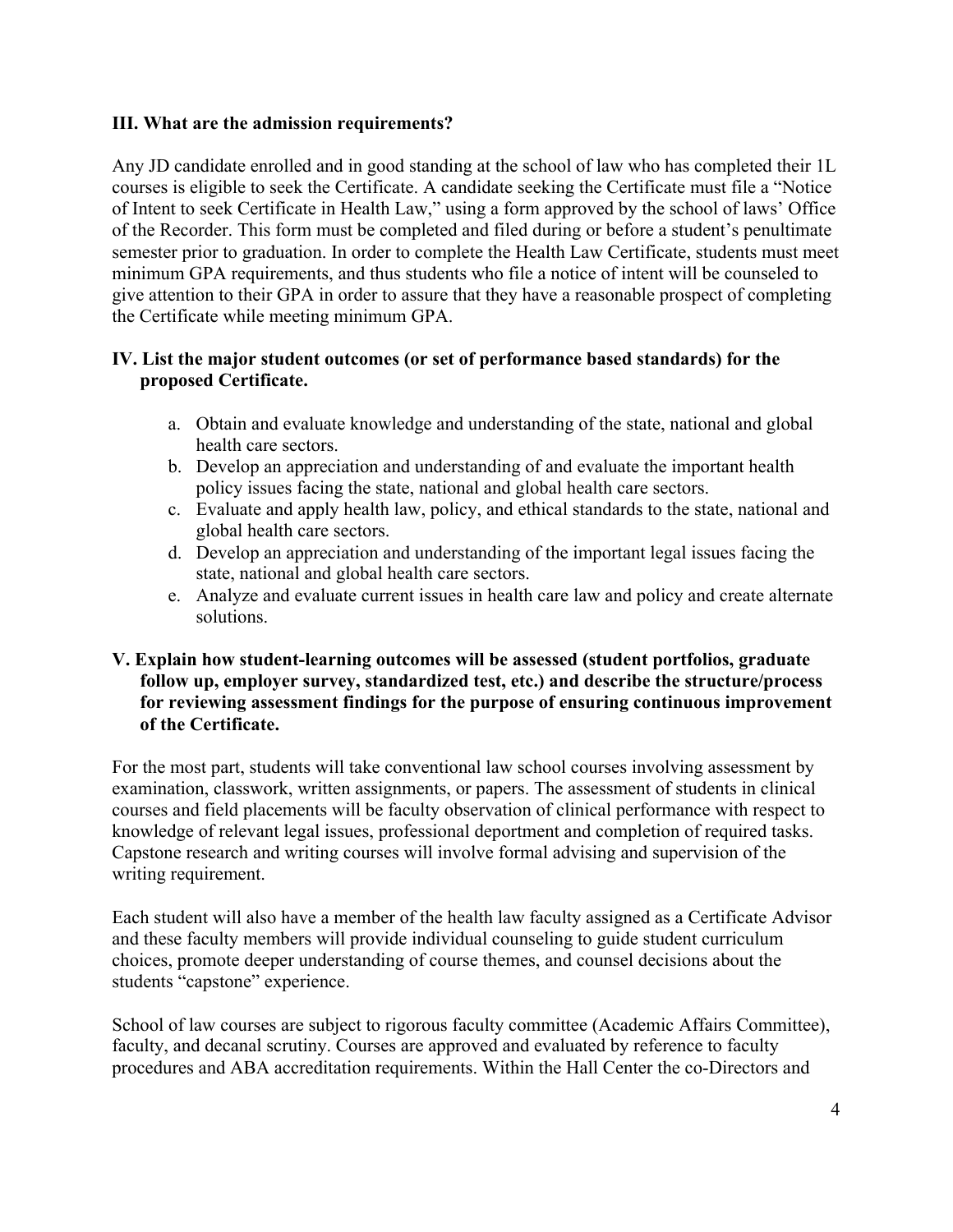staff routinely examine healthcare courses for coverage. The office of the Vice-Dean monitors student evaluations of courses taught by full-time and adjunct faculty together with reports from peer classroom visits.

Hall Center faculty and staff will routinely analyze aggregate student performance in the Certificate and collect feedback from faculty members and potential employers.

Healthcare law and policy changes rapidly. The existing school of law healthcare curriculum is designed to be able to respond to most changes. However, the co-Directors will continually assess the content and nature of courses, the effectiveness of the Certificate requirements, and where necessary will propose new or restructured courses to the school of law faculty.

The Hall Center Advisory Board, the membership of which is drawn from the practicing health law bar, will be asked to provide continual input on the structure of the Certificate and the coverage and relevance of its curriculum.

## **VI. Describe student population to be served.**

Healthcare is the largest industry in the country and its most highly regulated. As a result student employment opportunities are likely to remain robust. The Certificate in Health Law will be attractive to JD students who are planning careers as health lawyers or policymakers. Opportunities for employment exist at the local, regional and national levels, and in for-profit, not for-profit, and governmental institutions, firms or agencies. The complexity of health care law and policy and the breadth of its practice create a cohort of strong JD students who will enroll in the Certificate of Health Law for intellectual, organizational, signaling, and credentialing reasons.

#### **VII. How does this Certificate complement the campus or departmental mission?**

The Certificate is consistent with and reinforces the goals of the school of law and the primary mission of the Hall Center; to provide a cutting edge health law program for school of law students that will maximize their employment opportunities.

The school of law is in a unique position to offer students and professionals a comprehensive program focused on health law. The school is surrounded by three major hospital systems, and shares a campus with one of the largest academic medical centers in the country.

As well as being the largest industry in the U.S. healthcare is also the most highly regulated. In addition, healthcare relationships (such as those between hospitals and doctors) are very complicated. Students who possess a broad range of health law related knowledge and training and are so credentialed will be attractive to the sophisticated employers who deal with health law and policy, such as hospitals, healthcare systems, research institutes, corporations, state and federal agencies, and of course, local, regional and national law firms.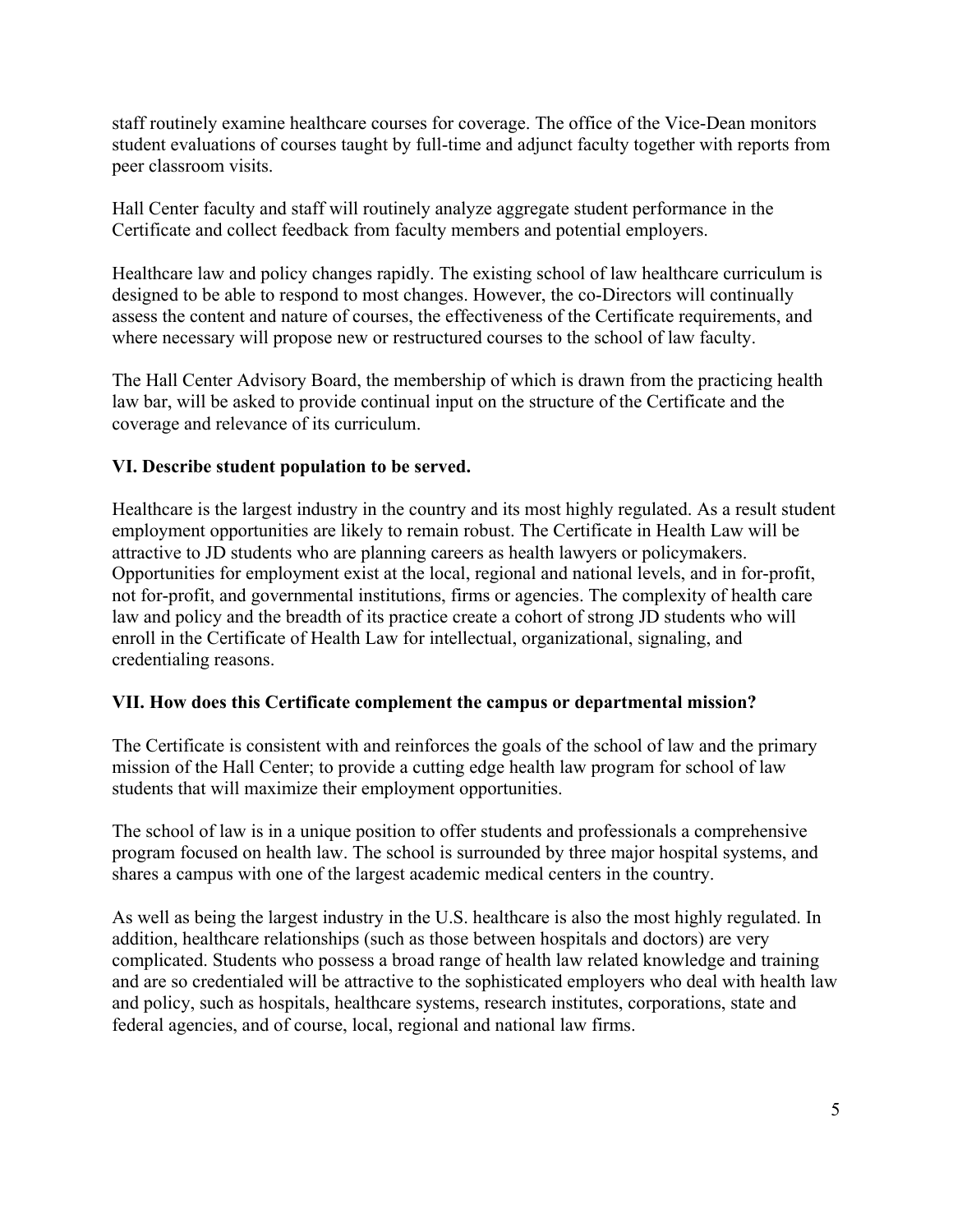Students who complete the Certificate will be well prepared to compete for the best health law and policy employment opportunities. Meanwhile, the Certificate and its emerging certified students will reinforce the reputation of the University, school of law and the Hall Center as leaders in health law and policy.

#### **VIII. Describe any relationship to existing programs on the campus or within the university.**

The Health Law Certificate will complement the Doctor of Jurisprudence (JD) degree offered at the school of law. In addition, it will both complement and be of particular interest to students enrolling in the JD/MHA (Doctor of Jurisprudence/Master of Health Administration), the JD/MPH (Doctor of Jurisprudence/Master of Public Health), the JD/MA (Doctor of Jurisprudence/Master of Arts in Philosophy) with a concentration in Health Law and Bioethics, the JD/MSW in Law and Social Work, and the JD/MD (Doctor of Jurisprudence/Doctor of Medicine). Beyond signaling institutional commitment and expertise in health law to external constituencies such as law firms and government agencies the Certificate should play a similar role with regard to internal, University constituencies and increase the level of cooperation, course-cross listing, and other cooperation between the school of law and other healthcarerelated schools and research institutes across the IU campuses.

## **IX. List and indicate the resources required to implement the proposed program. Indicate sources (e.g., reallocations or any new resources such as personnel, library holdings, equipment, etc.).**

The Health Law Certificate will be offered and sustained with existing resources. The Hall Center through both its full-time faculty and adjunct faculty already provides a world-class health law curriculum. The staffs at the school of law and the Hall Center are fully able to deal with the administrative aspects of the Certificate.

#### **X. Describe any innovative features of the program (e.g., involvement with local or regional agencies, or offices, cooperative efforts with other institutions, etc.).**

The "capstone" Certificate requirement will ensure that students complete at least one innovative and original project that is research-based or experiential. The school of law has established externship opportunities (field clinics) at many external sites such as the State Department of Health, the Family and Social Services Administration, the Department of Insurance, IU Health, Wishard Memorial Hospital, St. Vincent 's Hospital and Health System, and the Indiana University School of Medicine. Writing and research projects such as those offered by the Seminar in Law and Medicine or the *Indiana Health Law Review* are supervised by the Hall Center faculty reinforce the Center's commitment to and national reputation in research and publication.